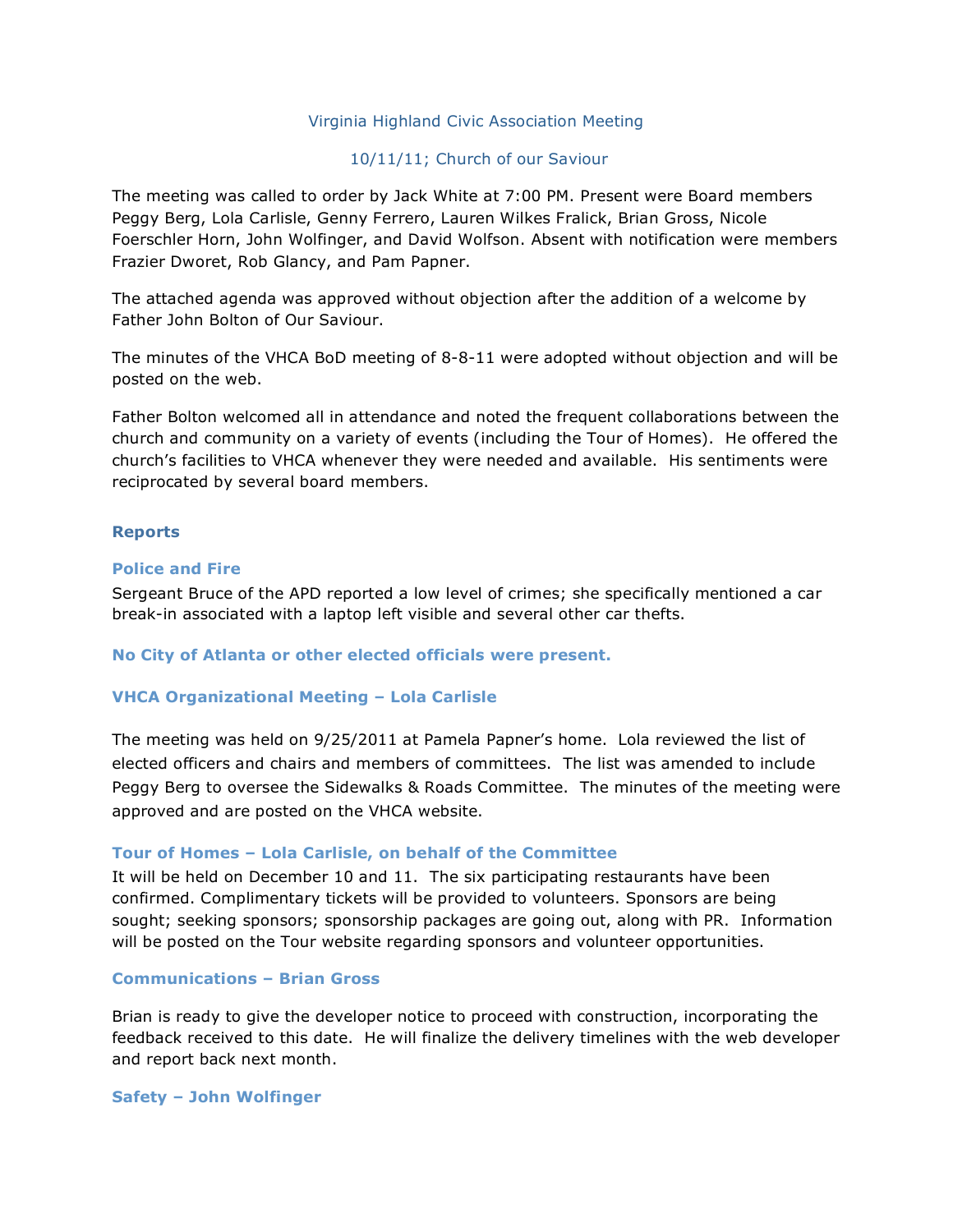John is working on providing Thanksgiving dinner to the Zone 6 officers and wants 10 adjacent neighborhoods to each kick in \$100 to pay for it. He hopes to arrange for 3 different restaurants – one each from the northern, southern, and eastern parts of the zone – to provide the meals. He is also examining providing a similar meal for Fire Station 19; the amount of money needed is undetermined. John moved to allocate \$100 for VHCA's portion of the PD meals. It was passed without objection.

On October 27<sup>th</sup>, Mayor Reed, Chief Turner, and a rep from the License Review board will hold a forum at 7 PM at Inman School to discuss liquor license codes and procedures in the city. VHCA will pay \$40 toward the costs of using the auditorium.

Audience member Kevin Cronin noted that parking tickets are being written to citizens using the spaces before 8 PM on Virginia Avenue in front of the Wells Fargo bank. The spaces are signed for public parking until 8, when the area becomes a taxi waiting zone. Peggy Berg will examine this issue.

# **Planning – Mark Arnold, Lola Carlisle, Jack White**

# **LRB – 11 – 171 - Highland Tap and Fontaine's Oyster House - Licensee Name Change:**

Applicants Gary Ney and Ivy Y. Whitener (corporation d/b/a Highland Tap and d/b/a Fontaine's Oyster House) request a change of agent only. The applicant reported no citations or complaints to the License Review Board and reviewed his mandatory server training program.

The Board unanimously recommends (Berg, Carlisle, Ferrero, Wilkes Fralick, Gross, Foerschler Horn, Wolfinger, Wolfson) that NPU-F send this forward to the BZA with no objections. It will be heard at the November NPU meeting.

# **V-11-113 -- 970 Arcadia (fka 972 Virginia Circle):**

Applicants Daniel Millerborg and Mauri Scheidler seek (A) a variance from zoning regulations to reduce the rear yard setback from 15 ft. (required) to 5 ft. (credit for  $\frac{1}{2}$  depth of 10-ft. alley included) to allow for a detached garage addition to an existing single-family house. This will replace a dilapidated existing detached garage with a 1-story two-car detached garage.

(B) The applicants also seek a special exception to erect a 6-ft. wall (privacy fence) in the required ½-depth front yard, where otherwise only a 4-ft. fence is allowed.

*Planning Committee site visit*: (A) The Planning Committee noted a neighbor's tree might be affected by the proposed garage and directed applicants to the City Arborist to determine if there will be impact to the neighbor's tree, noting that the relevant neighbor had raised the issue. The applicants agreed to report the issue to the city arborist.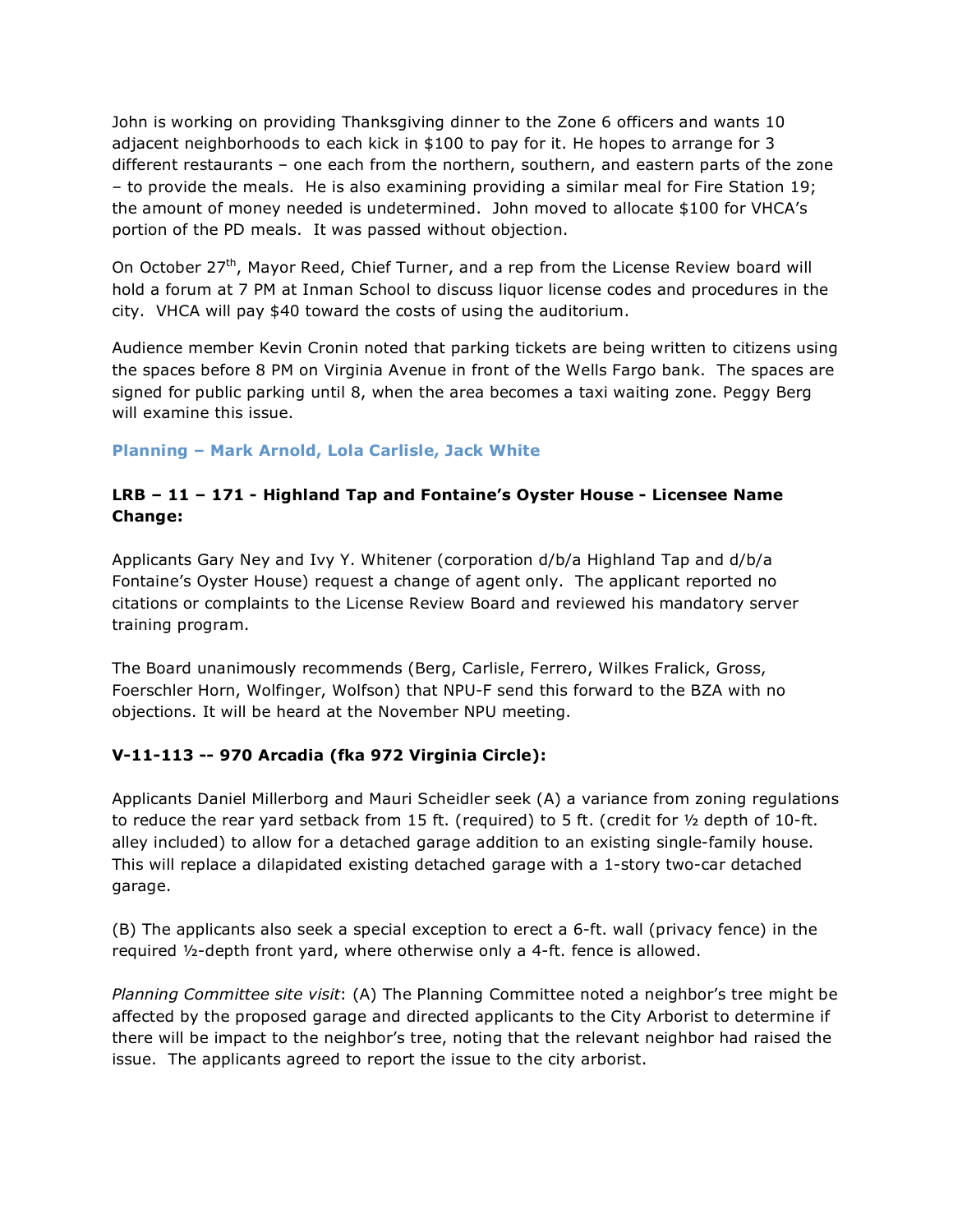(B) The applicants aver that the privacy fence that they are requesting a variance for would be in the approximate location of the current fencing and would cover only 28 linear feet of the 150-ft east property line. The applicants were urged to consider a 4-ft. fence. One concern was the reduced visibility of pedestrians to those backing out of the garage.

# *VHCA Planning Committee:*

The applicant presented letters of support and/or proof-of-mailing from all adjacent neighbors.

(A) The arborist had visited and had no concerns about the tree. The Planning Committee unanimously recommends approval of the variance to reduce the rear and side yard setbacks with the standard garage conditions: 60A maximum electrical service and plumbing limited to a hose bib only.

(B) The applicants argued that a number of nearby fences are in violation of this ordinance and do not believe that their proposed fence constitutes a safety issue; several members of the Planning Committee believe that it did. Code sections 16-28.008(5)(a) and 16- 28.008(9) specifically prohibit walls of any height in the half-depth front yard, fences greater than four feet within the half-depth front yard, and any walls or fences that create "substantial impediments to visibility". Of particular concern to the Committee is the absence of adequate visibility of and for pedestrians at the intersection of the driveway and the sidewalk, an especially acute issue given that children use the route to access Inman Middle School ½ block away and John Howell Park. Other concerns voiced were that no significant public aspect of their back yard had changed since the house was purchased that justified the privacy or security argument.

After much discussion, the Planning Committee unanimously recommended denial of the variance for the 6-foot high wall in the required half-depth front yard.

# *VHCA Board:*

(A) The Board unanimously (Berg, Carlisle, Ferrero, Wilkes Fralick, Gross, Foerschler Horn, Wolfinger, Wolfson) supported the Planning Committee's recommendation to support side and rear yard setback reductions for the garage, with standard garage conditions. (B) The applicants averred that they had consulted with the Bureau of Buildings and thought their original proposal was legal, but they asked to defer Part B to allow themselves time to design a safer plan that might meet with approval from the Planning Committee. The Board expressed support for this concept, and the applicants were advised that the BZA might choose to defer the entire application. Understanding that possibility, the applicants chose to move forward in hopes that NPU-F and the BZA will approve (A) and defer (B). The motion to defer (B) was passed unanimously.

# **V-11-124 – 946 Rosedale Rd.:**

Applicants Meka Redd and Curtis Peart of Front Porch Group (on behalf of property owner Laura Madrid) seek a variance to reduce the required rear yard setback from 15 feet to 3 feet, the required south side yard setback from 7 feet to 3 feet, and the required north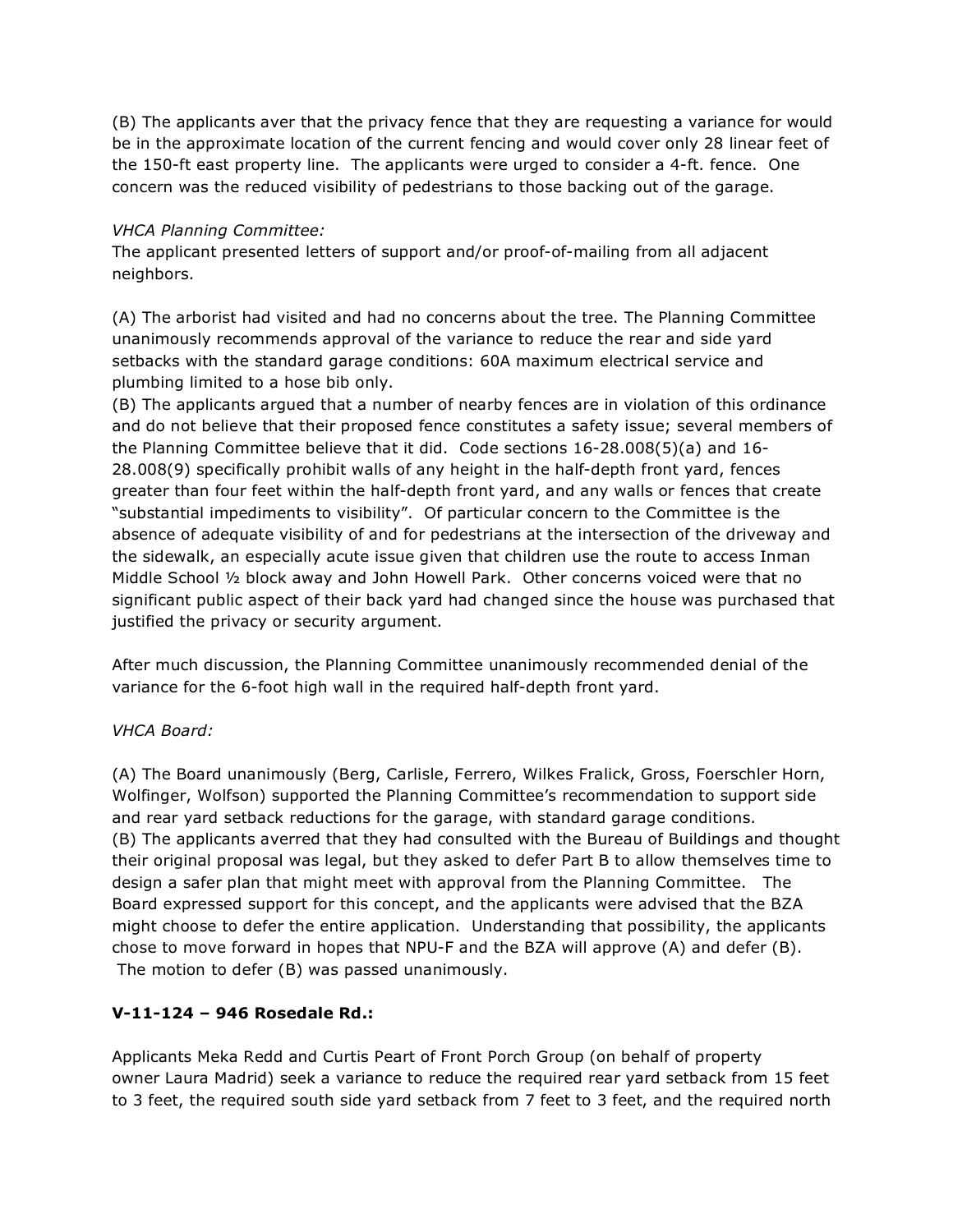side yard setback from 7 feet to 3 feet in order to make an addition of a carport and a fireplace to a single-family dwelling.

## *Planning Committee site visit:*

The removal of four mature hardwood trees in the buildable area is contemplated, the largest a 40" white oak). There are 5 trees in the rear of the neighbor's lot that may be impacted by the construction of the garage. The committee noted that the removal of the oak would result in much less storm water being absorbed; it also observed that any excess would leave the property in a gradual manner to the rear of the lot, where it would be buffered by an unbuildable lot that is well-vegetated with numerous trees, from which English ivy had been removed by the applicants. The committee also noted that the plans plainly show an increase in total impervious surface from 54% to 64%, which requires a separate variance.

The applicants subsequently submitted revised plans that used permeable concrete for the proposed patio, moved the garage forward to reduce impact on trees at the rear, added four 55-gallon rain barrels, changed the arc of the driveway, and included a planting strip on the driveway. These changes reduce lot coverage to 51% (crediting the permeable pavers as 50% coverage, which the city does not) and 54.4% without that credit.

## *VHCA Planning Committee:*

The applicants presented letters of support or proof-of-mailing from all adjacent neighbors. The applicants' modified plans now feature a proposed rear yard setback reduced from 15 feet to 6.7 (revised from 3 ft in original application) feet, with the other setbacks at 3' as originally proposed. The total lot coverage is as noted above.

The Planning Committee voted to support the variance conditioned on the revised site plan dated 9/30/2011 (showing the changes referenced above), with standard garage conditions of 60A maximum electrical service and plumbing confined to a hose bib only.

# *VHCA Board:*

Board voted 6 (Berg, Carlisle, Ferrero, Wilkes Fralick, Gross, Foerschler Horn) to 2 (Wolfinger, Wolfson)to accept the Planning Committee's recommendation of support for these variances conditioned on the revised site plan dated 9/30/2011, with standard garage conditions of 60A maximum electrical service and plumbing confined to a hose bib only. Wolfinger dissented, citing the increase in impervious surface; Wolfson dissented without comment.

# **V-11-137 – 1002 North Highland – Yogli Mogli**

Applicant David Blum on behalf of business owner Caleb Soong seeks a special exception to reduce the required on-site parking spaces from 16 to 9 to allow for the conversion of an existing retail establishment to an eating and drinking establishment, conditioned upon the serving of frozen yogurt only.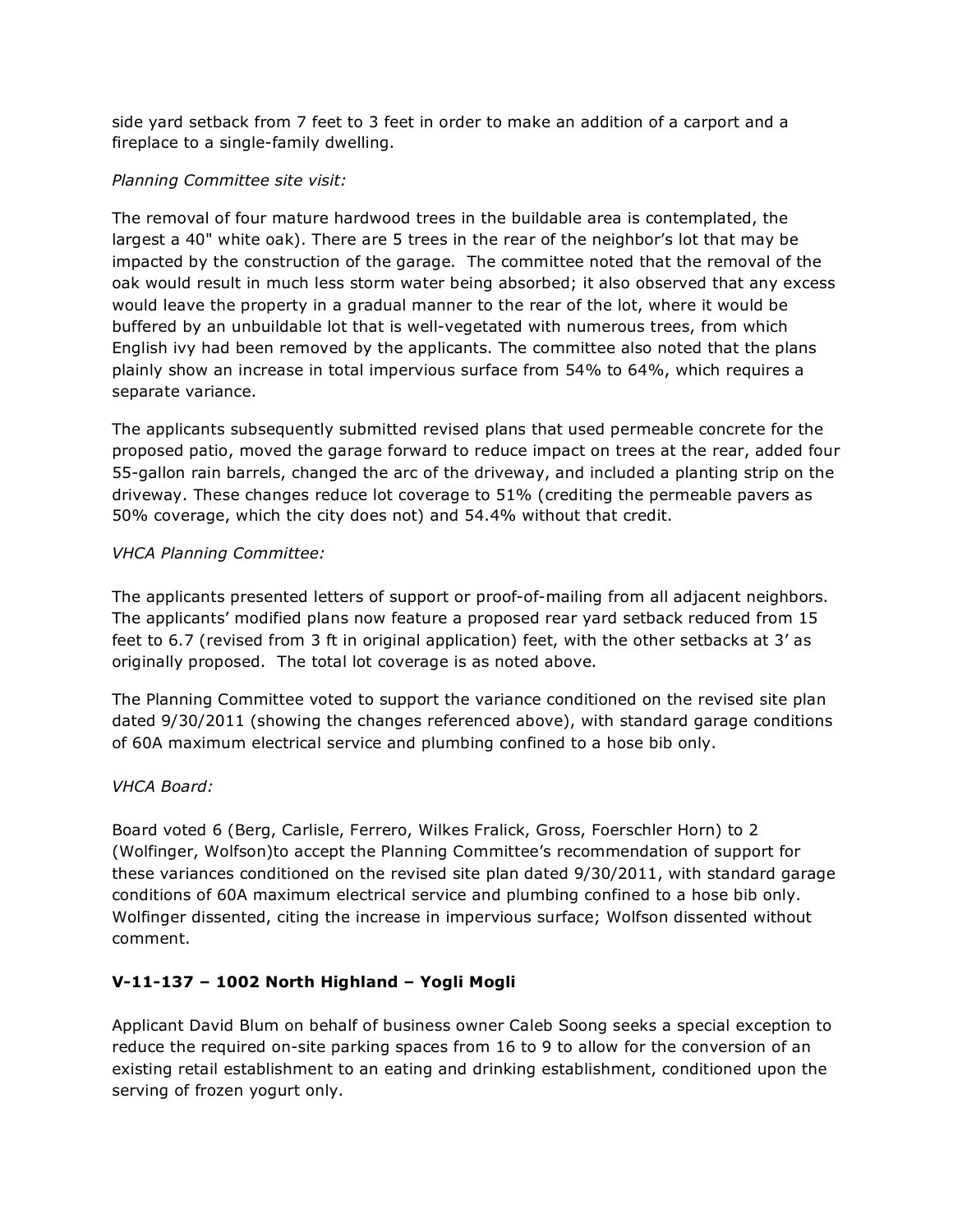## *Planning Committee:*

The applicant argues that the circumstances specific to the nature of this business – serving frozen yogurt, which melts rapidly – result in its customers being present on the site for a very limited amount of time, usually less than 10 minutes, instead of the customary 45 minutes or longer typical of ordering and consuming a full meal. He further argues that many customers visit after patronizing other restaurants with alternative parking and that others walk to the site from surrounding neighborhoods.

After extensive negotiations and consultations with the applicant, VHCA's consultants, and the City BZA, the Planning Committee unanimously recommends approval of this variance with the following substitute conditions, to which the applicant agrees:

- The following conditions shall apply whenever the full number of parking spaces are not provided on the property.
- The amount of total kitchen area for the property shall be limited to a maximum size of 500 square feet.
- The amount of total dining area for the property shall be limited to a maximum size of 593 square feet.
- Except as allowed in 16.32.014 of the City of Atlanta Code of Ordinances, the dining area shall be restricted to being located within conditioned floor area and shall be prohibited from being located external to the building by means of outdoor patios, outdoor decks or any other form of outdoor dining area.
- There shall be no more than 4 tables and 20 seats permitted within the dining area.
- Alcoholic beverages shall be prohibited from being served or sold on the property.
- Hours of operation for any eating and drinking establishment shall be limited to the hours of 11AM to 11PM.
- No stoves or other devices for cooking or warming are allowed on the premises.
- Food that is served, sold or made available on the property shall be limited to yogurt, associated toppings and non-alcoholic beverages. (This condition may be dropped if the BZA so advises.)

## *VHCA Board:*

There was extensive discussion among the board and the audience regarding the conditions and their long-term implications and effect, specifically whether or not a conventional restaurant could replace the yogurt shop with these conditions in effect. The subject of a potential private agreement between VHCA and the applicant and/or VHCA and the owner of the property was discussed, and the applicant agreed to seek and support such agreement(s), noting however that the property owner was aged and difficult to communicate with. The applicant further agreed to defer the motion at the scheduled BZA hearing should the BZA be unwilling to impose the agree-upon conditions and to supply such a guarantee in writing.

A motion was made to accept the Planning Committee's recommendation of support, as conditioned above.

A quick poll was taken of those in the audience; of those voting, 5 supported the motion, 4 voted no, and 3 abstained. Approximately 12 attendees did not vote.